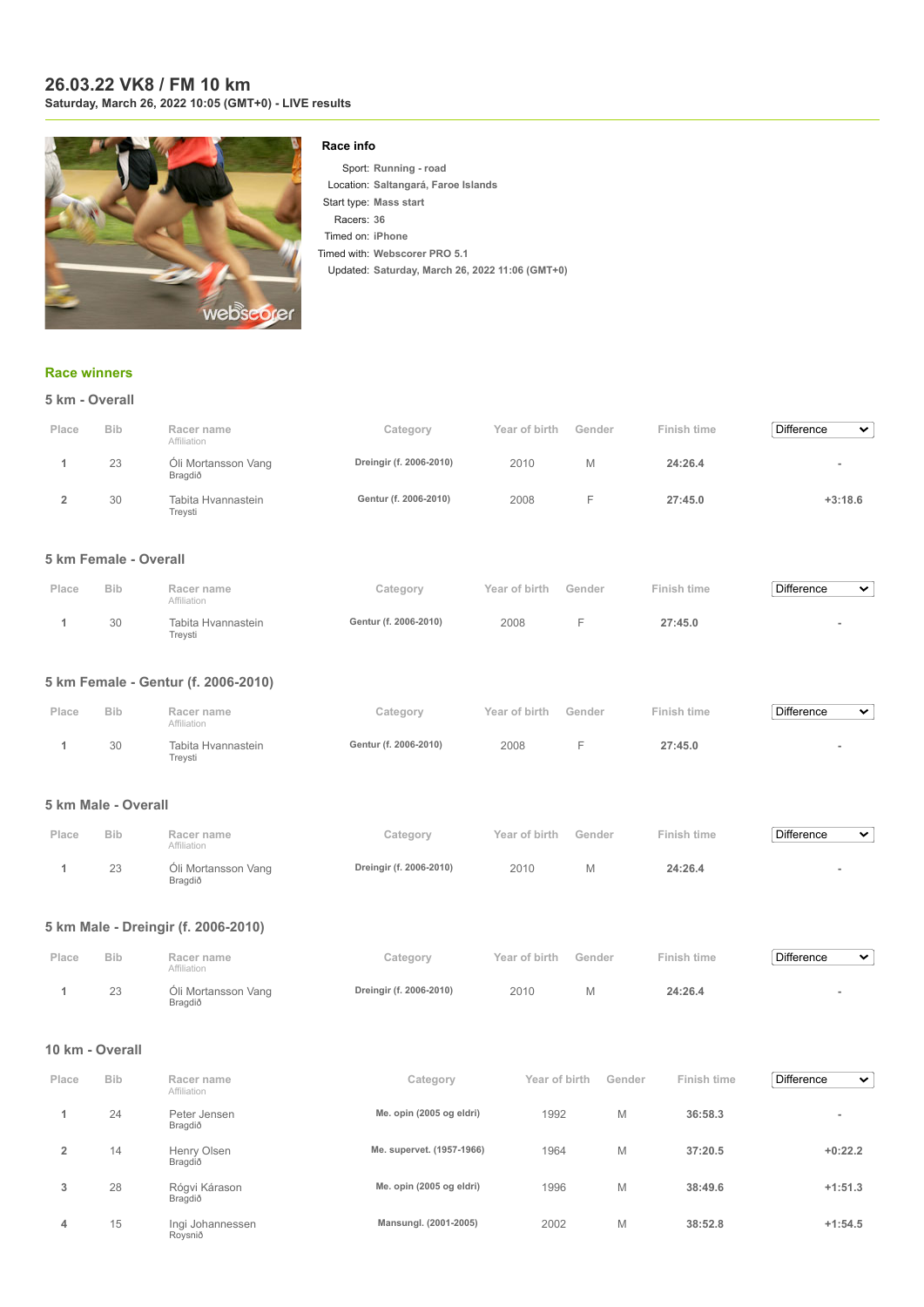| Place          | <b>Bib</b>     | Racer name<br>Affiliation                 | Category                         | Year of birth | Gender | Finish time | <b>Difference</b><br>▽   |
|----------------|----------------|-------------------------------------------|----------------------------------|---------------|--------|-------------|--------------------------|
| 5              | 12             | Heini Gregersen<br>Treysti                | Me. supervet. (1957-1966)        | 1964          | M      | 39:12.7     | $+2:14.4$                |
| 6              | 25             | Rebekka Fuglø Poulsen<br>Treysti          | Kv. opin (2005 og eldri)         | 1993          | F      | 41:33.5     | $+4:35.2$                |
| $\overline{7}$ | 27             | Rógvi Johansen<br>Bragdið                 | Me. opin (2005 og eldri)         | 1997          | M      | 41:34.0     | $+4:35.7$                |
| 8              | 19             | Leon Johannesen<br>Bragdið                | Mansungl. (2001-2005)            | 2002          | M      | 41:43.9     | $+4:45.6$                |
| 9              | 21             | Marita Andrasardóttir<br>Bragdið          | Kv. vet. (1967-1976)             | 1976          | F      | 41:49.3     | $+4:51.0$                |
| 10             | 33             | Vibeka Eihilt Sivertsen<br>Treysti        | Kvinnuungl. (2001-2005)          | 2005          | F      | 42:39.8     | $+5:41.5$                |
| 11             | 35             | Hallur Holm<br>Bragdið                    | Me. vet. (1967-1976)             | 1968          | M      | 42:49.8     | $+5:51.5$                |
| 12             | $\overline{7}$ | Finn Johannessen<br>Hvistan               | Me. opin (2005 og eldri)         | 1978          | M      | 42:54.9     | $+5:56.6$                |
| 13             | 34             | Arnfinnur Johannesen<br>Roysnið           | Me. supervet. (1957-1966)        | 1965          | M      | 43:39.5     | $+6:41.2$                |
| 14             | 22             | Markus Hvannastein<br>Treysti             | Me. opin (2005 og eldri)         | 1984          | M      | 43:46.2     | $+6:47.9$                |
| 15             | 20             | Maria Biskopstø<br>Treysti                | Kvinnuungl. (2001-2005)          | 2002          | F      | 43:58.0     | $+6:59.7$                |
| 16             | 36             | Regin Thomsen<br>Roysnið                  | Me. vet. (1967-1976)             | 1976          | M      | 44:24.9     | $+7:26.6$                |
| 17             | 1              | Ann Thomsen<br>Bragdið                    | Kv. supervet. (1957-1966)        | 1966          | F      | 45:00.9     | $+8:02.6$                |
| 18             | 3              | Borgar Juliusson Biskopstø<br>Treysti     | Me. supervet. (1957-1966)        | 1962          | M      | 45:38.3     | $+8:40.0$                |
| 19             | 9              | <b>Gunnar Eihilt Sivertsen</b><br>Treysti | Me. opin (2005 og eldri)         | 1999          | M      | 45:40.9     | $+8:42.6$                |
| 20             | 4              | Dan Knudsen<br>Bragdið                    | Me. supervet. (1957-1966)        | 1962          | M      | 47:25.0     | $+10:26.7$               |
| 21             | 13             | Henning Olsen<br>Roysnið                  | Me. supervet. (1957-1966)        | 1957          | M      | 47:40.7     | $+10:42.4$               |
| 22             | 29             | Súni Kristiansen<br>Roysnið               | Me. ultravet. (f.1956 ella fyrr) | 1956          | Μ      | 48:54.2     | $+11:55.9$               |
| $23\,$         | 2              | Astrid Joensen<br>Roysnið                 | Kv. vet. (1967-1976)             | 1967          | F      | 49:24.2     | $+12:25.9$               |
| 24             | 11             | Heidi Jógvansdóttir<br>Bragdið            | Kv. vet. (1967-1976)             | 1972          | F      | 49:48.7     | $+12:50.4$               |
| 25             | 10             | Hans Ellefsen<br>Bragdið                  | Me. vet. (1967-1976)             | 1973          | M      | 50:13.2     | $+13:14.9$               |
| 26             | 18             | Karin Kirke Petersen<br>Treysti           | Kv. supervet. (1957-1966)        | 1964          | F      | 53:31.5     | $+16:33.2$               |
| 27             | 5              | Elisabeth Larsen<br>Bragdið               | Kv. vet. (1967-1976)             | 1968          | F      | 54:05.4     | $+17:07.1$               |
| 28             | 8              | Finnur Ejdesgaard<br>Bragdið              | Mansungl. (2001-2005)            | 2001          | M      | 54:31.6     | $+17:33.3$               |
| 29             | 17             | Julian Rasmussen<br>Onki felag            | Me. opin (2005 og eldri)         | 1994          | M      | 54:36.0     | $+17:37.7$               |
| 30             | 6              | Elisabeth Rasmussen<br>Bragdið            | Kv. supervet. (1957-1966)        | 1959          | F      | 57:13.5     | $+20:15.2$               |
| 31             | 16             | Jóhanna Vang<br>Bragdið                   | Kv. supervet. (1957-1966)        | 1964          | F      | 57:22.1     | $+20:23.8$               |
| 32             | 32             | Una Højsted<br>Bragdið                    | Kv. supervet. (1957-1966)        | 1961          | F      | 57:22.7     | $+20:24.4$               |
| 33             | 26             | Robert Vilhelmsen<br>Bragdið              | Me. ultravet. (f.1956 ella fyrr) | 1951          | M      | 57:44.5     | $+20:46.2$               |
| $\overline{a}$ | 31             | <b>Torleif Thorleifsson</b><br>Onki felag | Me. vet. (1967-1976)             | 1967          | М      | <b>DNF</b>  | $\overline{\phantom{a}}$ |

### **10 km Female - Overall**

| Place | Bib. | Racer name  | Category | Year of birth Gender | Finish time | Difference |
|-------|------|-------------|----------|----------------------|-------------|------------|
|       |      | Affiliation |          |                      |             |            |

 $\blacktriangledown$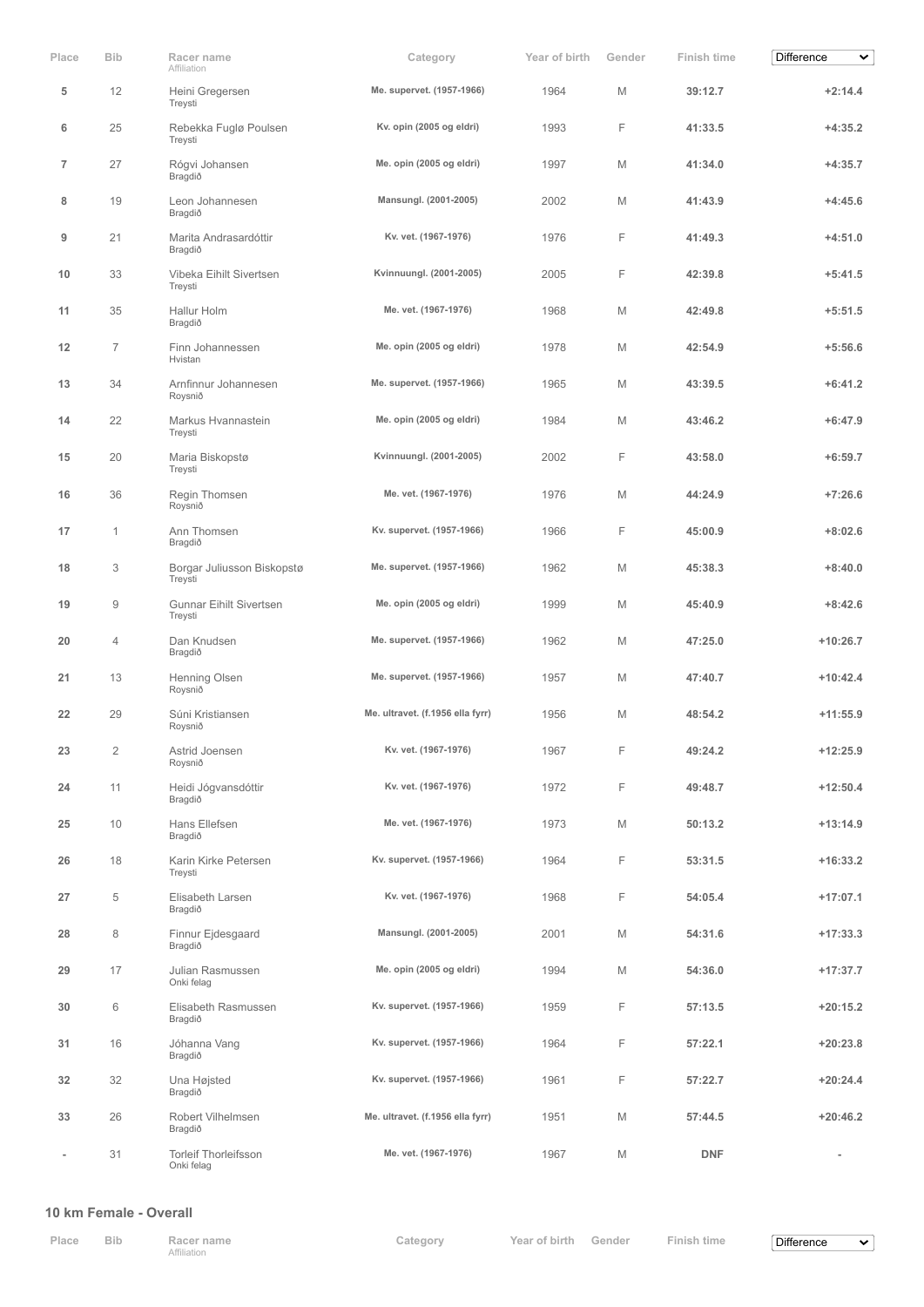| Place                   | <b>Bib</b>     | Racer name<br>Affiliation                | Category                  | Year of birth | Gender | Finish time        | <b>Difference</b><br>$\checkmark$ |
|-------------------------|----------------|------------------------------------------|---------------------------|---------------|--------|--------------------|-----------------------------------|
| 1                       | 25             | Rebekka Fuglø Poulsen<br>Treysti         | Kv. opin (2005 og eldri)  | 1993          | F      | 41:33.5            |                                   |
| $\overline{\mathbf{2}}$ | 21             | Marita Andrasardóttir<br>Bragdið         | Kv. vet. (1967-1976)      | 1976          | F      | 41:49.3            | $+0:15.8$                         |
| 3                       | 33             | Vibeka Eihilt Sivertsen<br>Treysti       | Kvinnuungl. (2001-2005)   | 2005          | F      | 42:39.8            | $+1:06.3$                         |
| 4                       | 20             | Maria Biskopstø<br>Treysti               | Kvinnuungl. (2001-2005)   | 2002          | F      | 43:58.0            | $+2:24.5$                         |
| 5                       | 1              | Ann Thomsen<br>Bragdið                   | Kv. supervet. (1957-1966) | 1966          | F      | 45:00.9            | $+3:27.4$                         |
| 6                       | $\overline{2}$ | Astrid Joensen<br>Roysnið                | Kv. vet. (1967-1976)      | 1967          | F      | 49:24.2            | $+7:50.7$                         |
| $\overline{7}$          | 11             | Heidi Jógvansdóttir<br>Bragdið           | Kv. vet. (1967-1976)      | 1972          | F      | 49:48.7            | $+8:15.2$                         |
| 8                       | 18             | Karin Kirke Petersen<br>Treysti          | Kv. supervet. (1957-1966) | 1964          | F      | 53:31.5            | $+11:58.0$                        |
| 9                       | 5              | Elisabeth Larsen<br>Bragdið              | Kv. vet. (1967-1976)      | 1968          | F      | 54:05.4            | $+12:31.9$                        |
| 10                      | 6              | Elisabeth Rasmussen<br>Bragdið           | Kv. supervet. (1957-1966) | 1959          | F      | 57:13.5            | $+15:40.0$                        |
| 11                      | 16             | Jóhanna Vang<br>Bragdið                  | Kv. supervet. (1957-1966) | 1964          | F      | 57:22.1            | $+15:48.6$                        |
| 12                      | 32             | Una Højsted<br>Bragdið                   | Kv. supervet. (1957-1966) | 1961          | F      | 57:22.7            | $+15:49.2$                        |
|                         |                | 10 km Female - Kv. opin (2005 og eldri)  |                           |               |        |                    |                                   |
| Place                   | <b>Bib</b>     | Racer name<br>Affiliation                | Category                  | Year of birth | Gender | Finish time        | Difference<br>v                   |
| 1                       | 25             | Rebekka Fuglø Poulsen<br>Treysti         | Kv. opin (2005 og eldri)  | 1993          | F      | 41:33.5            |                                   |
|                         |                | 10 km Female - Kv. supervet. (1957-1966) |                           |               |        |                    |                                   |
| Place                   | <b>Bib</b>     | Racer name<br>Affiliation                | Category                  | Year of birth | Gender | <b>Finish time</b> | Difference<br>$\checkmark$        |
| 1.                      | 1              | Ann Thomsen<br>Bragdið                   | Kv. supervet. (1957-1966) | 1966          | F      | 45:00.9            |                                   |
| $\overline{2}$          | 18             | Karin Kirke Petersen<br>Treysti          | Kv. supervet. (1957-1966) | 1964          | F      | 53:31.5            | $+8:30.6$                         |
| 3                       | 6              | Elisabeth Rasmussen<br>Bragdið           | Kv. supervet. (1957-1966) | 1959          | F      | 57:13.5            | $+12:12.6$                        |
| 4                       | 16             | Jóhanna Vang<br>Bragdið                  | Kv. supervet. (1957-1966) | 1964          | F      | 57:22.1            | $+12:21.2$                        |
| 5                       | 32             | Una Højsted<br>Bragdið                   | Kv. supervet. (1957-1966) | 1961          | F      | 57:22.7            | $+12:21.8$                        |
|                         |                |                                          |                           |               |        |                    |                                   |

# **10 km Female - Kv. vet. (1967-1976)**

| Place          | <b>Bib</b>                    | Racer name<br>Affiliation        | Category             | Year of birth | Gender | Finish time | <b>Difference</b><br>$\checkmark$ |
|----------------|-------------------------------|----------------------------------|----------------------|---------------|--------|-------------|-----------------------------------|
|                | 21                            | Marita Andrasardóttir<br>Bragdið | Kv. vet. (1967-1976) | 1976          | F      | 41:49.3     |                                   |
| $\overline{2}$ | $\overline{2}$                | Astrid Joensen<br>Rovsnið        | Kv. vet. (1967-1976) | 1967          | F      | 49:24.2     | $+7:34.9$                         |
| 3              | 11                            | Heidi Jógvansdóttir<br>Bragdið   | Kv. vet. (1967-1976) | 1972          | F      | 49:48.7     | $+7:59.4$                         |
| 4              | $\overline{\phantom{a}}$<br>5 | Elisabeth Larsen<br>Bragdið      | Kv. vet. (1967-1976) | 1968          | F      | 54:05.4     | $+12:16.1$                        |

# **10 km Female - Kvinnuungl. (2001-2005)**

| Place Bib | Racer name  | Category | Year of birth Gender Finish time |  | Difference | $\overline{\phantom{a}}$ |
|-----------|-------------|----------|----------------------------------|--|------------|--------------------------|
|           | Affiliation |          |                                  |  |            |                          |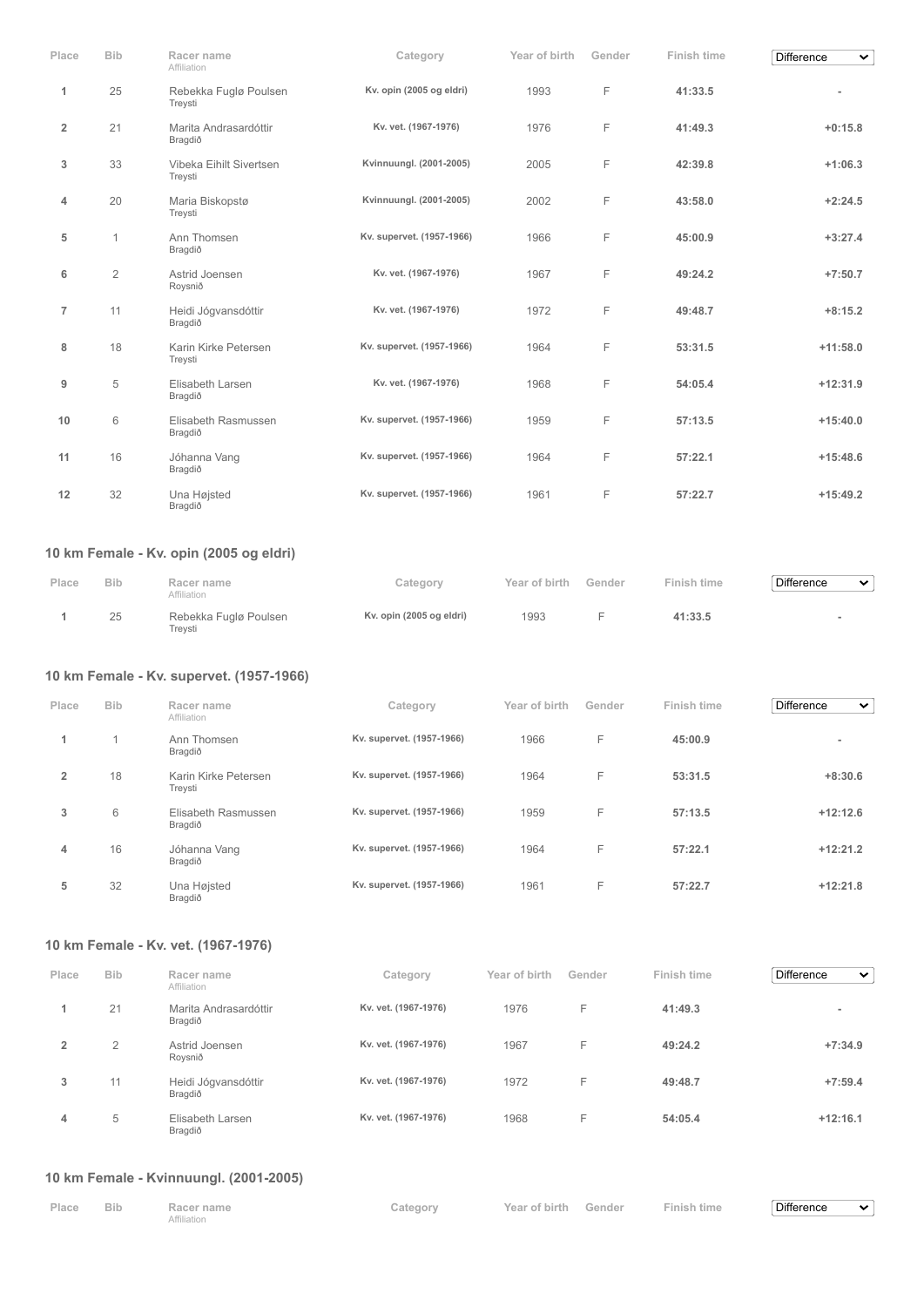| Place | <b>Bib</b> | Racer name<br>Affiliation          | Category                | Year of birth | Gender | Finish time | Difference<br>$\checkmark$ |
|-------|------------|------------------------------------|-------------------------|---------------|--------|-------------|----------------------------|
|       | 33         | Vibeka Eihilt Sivertsen<br>Treysti | Kvinnuungl. (2001-2005) | 2005          |        | 42:39.8     |                            |
|       | 20         | Maria Biskopstø<br>Treysti         | Kvinnuungl. (2001-2005) | 2002          |        | 43:58.0     | $+1:18.2$                  |

#### **10 km Male - Overall**

| Place                    | <b>Bib</b>     | Racer name<br>Affiliation                 | Category                         | Year of birth | Gender | Finish time | <b>Difference</b><br>v   |
|--------------------------|----------------|-------------------------------------------|----------------------------------|---------------|--------|-------------|--------------------------|
| 1                        | 24             | Peter Jensen<br>Bragdið                   | Me. opin (2005 og eldri)         | 1992          | M      | 36:58.3     |                          |
| 2                        | 14             | Henry Olsen<br>Bragdið                    | Me. supervet. (1957-1966)        | 1964          | M      | 37:20.5     | $+0:22.2$                |
| 3                        | 28             | Rógvi Kárason<br>Bragdið                  | Me. opin (2005 og eldri)         | 1996          | M      | 38:49.6     | $+1:51.3$                |
| 4                        | 15             | Ingi Johannessen<br>Roysnið               | Mansungl. (2001-2005)            | 2002          | M      | 38:52.8     | $+1:54.5$                |
| 5                        | 12             | Heini Gregersen<br>Treysti                | Me. supervet. (1957-1966)        | 1964          | M      | 39:12.7     | $+2:14.4$                |
| 6                        | 27             | Rógvi Johansen<br>Bragdið                 | Me. opin (2005 og eldri)         | 1997          | M      | 41:34.0     | $+4:35.7$                |
| $\overline{7}$           | 19             | Leon Johannesen<br>Bragdið                | Mansungl. (2001-2005)            | 2002          | M      | 41:43.9     | $+4:45.6$                |
| 8                        | 35             | Hallur Holm<br>Bragdið                    | Me. vet. (1967-1976)             | 1968          | M      | 42:49.8     | $+5:51.5$                |
| 9                        | $\overline{7}$ | Finn Johannessen<br>Hvistan               | Me. opin (2005 og eldri)         | 1978          | M      | 42:54.9     | $+5:56.6$                |
| 10                       | 34             | Arnfinnur Johannesen<br>Roysnið           | Me. supervet. (1957-1966)        | 1965          | M      | 43:39.5     | $+6:41.2$                |
| 11                       | 22             | Markus Hvannastein<br>Treysti             | Me. opin (2005 og eldri)         | 1984          | M      | 43:46.2     | $+6:47.9$                |
| 12                       | 36             | Regin Thomsen<br>Roysnið                  | Me. vet. (1967-1976)             | 1976          | M      | 44:24.9     | $+7:26.6$                |
| 13                       | 3              | Borgar Juliusson Biskopstø<br>Treysti     | Me. supervet. (1957-1966)        | 1962          | M      | 45:38.3     | $+8:40.0$                |
| 14                       | 9              | <b>Gunnar Eihilt Sivertsen</b><br>Treysti | Me. opin (2005 og eldri)         | 1999          | M      | 45:40.9     | $+8:42.6$                |
| 15                       | 4              | Dan Knudsen<br>Bragdið                    | Me. supervet. (1957-1966)        | 1962          | M      | 47:25.0     | $+10:26.7$               |
| 16                       | 13             | Henning Olsen<br>Roysnið                  | Me. supervet. (1957-1966)        | 1957          | M      | 47:40.7     | $+10:42.4$               |
| 17                       | 29             | Súni Kristiansen<br>Roysnið               | Me. ultravet. (f.1956 ella fyrr) | 1956          | M      | 48:54.2     | $+11:55.9$               |
| 18                       | 10             | Hans Ellefsen<br>Bragdið                  | Me. vet. (1967-1976)             | 1973          | M      | 50:13.2     | $+13:14.9$               |
| 19                       | 8              | Finnur Ejdesgaard<br>Bragdið              | Mansungl. (2001-2005)            | 2001          | M      | 54:31.6     | $+17:33.3$               |
| 20                       | 17             | Julian Rasmussen<br>Onki felag            | Me. opin (2005 og eldri)         | 1994          | M      | 54:36.0     | $+17:37.7$               |
| 21                       | 26             | Robert Vilhelmsen<br>Bragdið              | Me. ultravet. (f.1956 ella fyrr) | 1951          | M      | 57:44.5     | $+20:46.2$               |
| $\overline{\phantom{a}}$ | 31             | <b>Torleif Thorleifsson</b><br>Onki felag | Me. vet. (1967-1976)             | 1967          | M      | <b>DNF</b>  | $\overline{\phantom{a}}$ |

# **10 km Male - Mansungl. (2001-2005)**

| Place | <b>Bib</b> | Racer name<br>Affiliation    | Category              | Year of birth | Gender | Finish time | <b>Difference</b><br>$\checkmark$ |
|-------|------------|------------------------------|-----------------------|---------------|--------|-------------|-----------------------------------|
|       | 15         | Ingi Johannessen<br>Rovsnið  | Mansungl. (2001-2005) | 2002          | M      | 38:52.8     |                                   |
|       | 19         | Leon Johannesen<br>Bragdið   | Mansungl. (2001-2005) | 2002          | M      | 41:43.9     | $+2:51.1$                         |
| 3     | 8          | Finnur Ejdesgaard<br>Bragdið | Mansungl. (2001-2005) | 2001          | M      | 54:31.6     | $+15:38.8$                        |